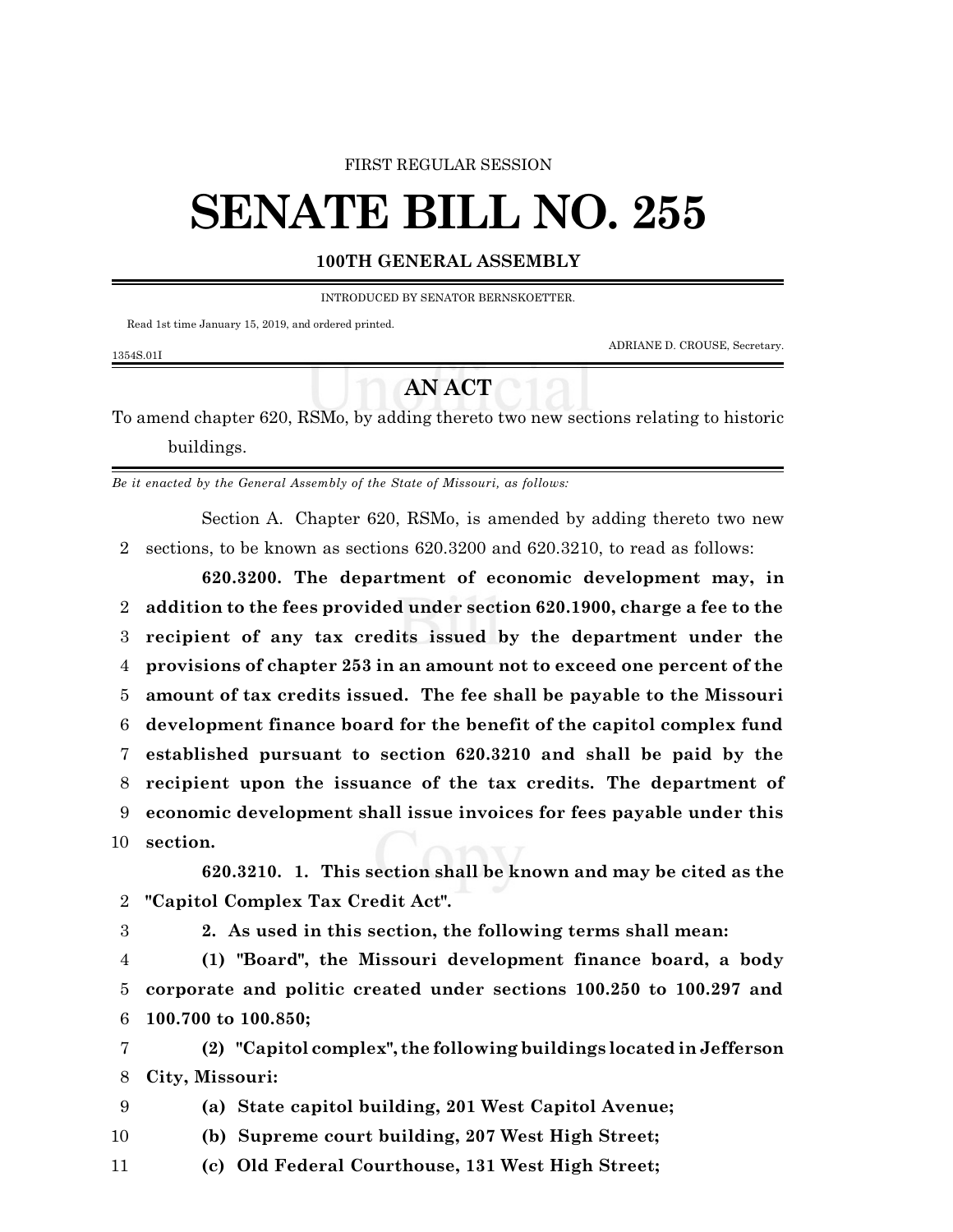**(d) Highway building, 105 Capitol Avenue;**

**(e) Governor's mansion, 100 Madison Street;**

**(3) "Certificate", a tax credit certificate issued under this section;**

 **(4) "Department", the Missouri department of economic development;**

 **(5) "Eligible artifact", any items of personal property specifically for display in a building in the capitol complex or former fixtures which were previously owned by the state and used within the capitol complex, but which had been removed. The board of public buildings shall, in their sole discretion, make all determinations as to which items are eligible artifacts and may employ such experts as may be useful to them in making such a determination;**

 **(6) "Eligible artifact donation", a donation of an eligible artifact to the board of public buildings. The value of such donation shall be set by the board of public buildings who may employ such experts as may be useful to them in making such a determination. The board of public buildings shall, in their sole discretion, determine if an artifact is to be accepted;**

 **(7) "Eligible monetary donation", donations received from a qualified donor to the capitol complex fund, created in this section, or to an organization exempt from taxation under 501(c)(3) of the Internal Revenue Service Code of 1986, as amended, whose mission and purpose is to restore, renovate, improve, and maintain one or more buildings in the capitol complex, that are to be used solely for projects to restore, renovate, improve, and maintain buildings and their furnishings in the capitol complex and the administration thereof. Eligible donations may include:**

 **(a) Cash, including checks, money orders, credit card payments, or similar cash equivalents valued at the face value of the currency. Currency of other nations shall be valued based on the exchange rate on the date of the gift. The date of the donation shall be the date that cash or check is received by the applicant or the date posted to the donor's account in the case of credit or debit cards;**

**(b) Stocks from a publicly traded company;**

**(c) Bonds which are publicly traded;**

 **(8) "Eligible recipient", the capitol complex fund, created in this section, or an organization exempt from taxation under 501(c)(3) of the**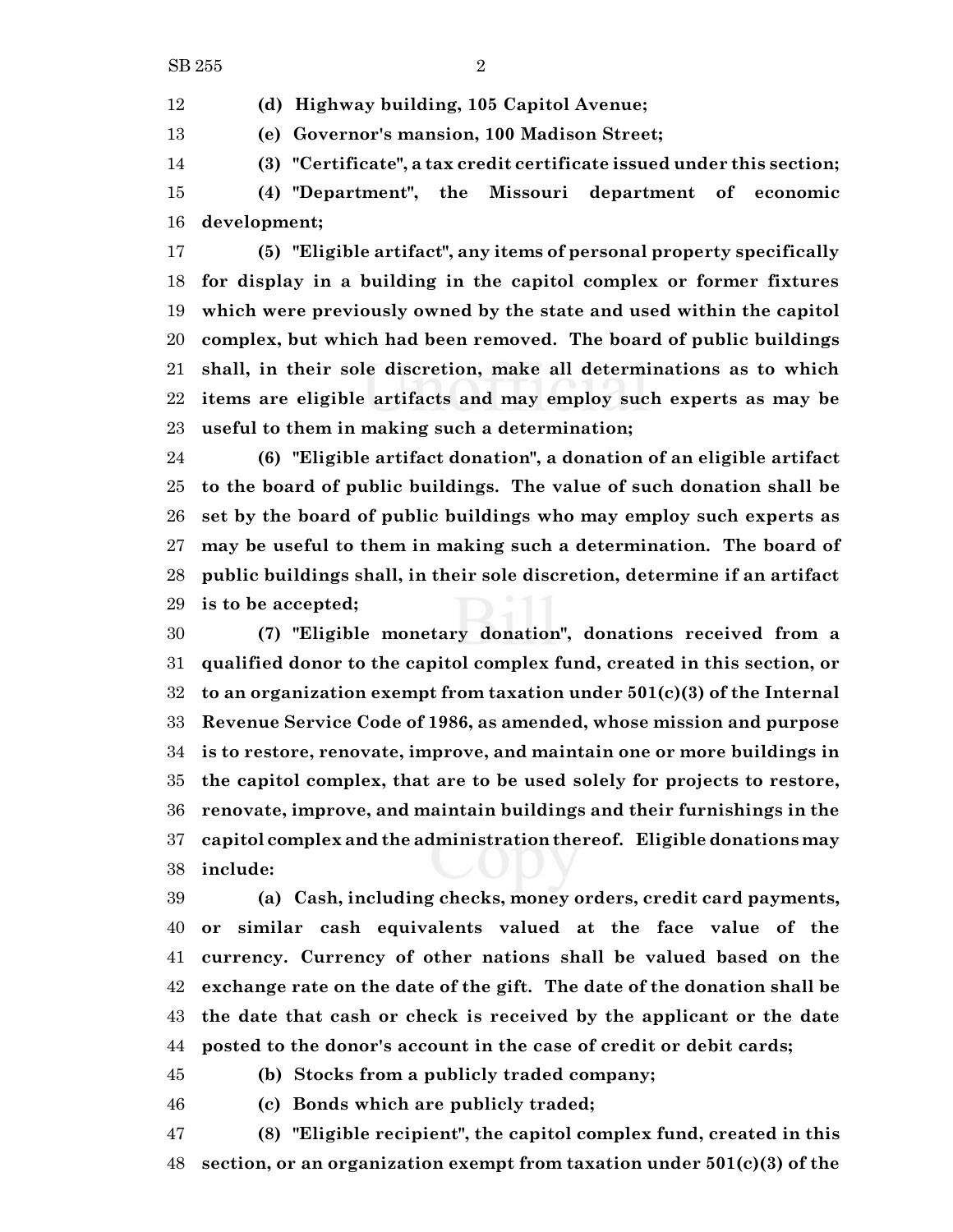**Internal Revenue Service Code of 1986, as amended, whose mission and purpose is to restore, renovate, improve, and maintain one or more buildings in the capitol complex;**

 **(9) "Qualified donor", any of the following individuals or entities who make an eligible monetary donation or eligible artifact donation to the capitol complex fund or other eligible recipient:**

 **(a) A person, firm, partner in a firm, corporation, or a shareholder in an S corporation doing business in the state of Missouri and subject to the state income tax imposed in chapter 143;**

 **(b) A corporation subject to the annual corporation franchise tax imposed in chapter 147;**

 **(c) An insurance company paying an annual tax on its gross premium receipts in this state;**

 **(d) Any other financial institution paying taxes to the state of Missouri or any political subdivision of this state under chapter 148;**

 **(e) An individual subject to the state income tax imposed in chapter 143;**

 **(f) Any charitable organization, including any foundation or not- for-profit corporation, which is exempt from federal income tax and whose Missouri unrelated business taxable income, if any, would be subject to the state income tax imposed under chapter 143.**

 **3. There is hereby created a fund to be known as the "Capitol Complex Fund", separate and distinct from all other board funds, which is hereby authorized to receive any eligible monetary donation as provided in this section and revenues derived from fees imposed pursuant to section 620.3200. The capitol complex fund shall be segregated into two accounts: a rehabilitation and renovation account and a maintenance account. Ninety percent of the revenues received from eligible donations pursuant to the provisions of this section and fees collected pursuant to section 620.3000 shall be deposited in the rehabilitation and renovation account and seven and one-half percent of such revenues shall be deposited in the maintenance account. The assets of these accounts, together with any interest which may accrue thereon, shall be used by the board solely for the purposes of restoration and maintenance of the building of the capitol complex as defined in this section, and for no other purpose. The remaining two and one-half percent of the revenues deposited into the fund may be**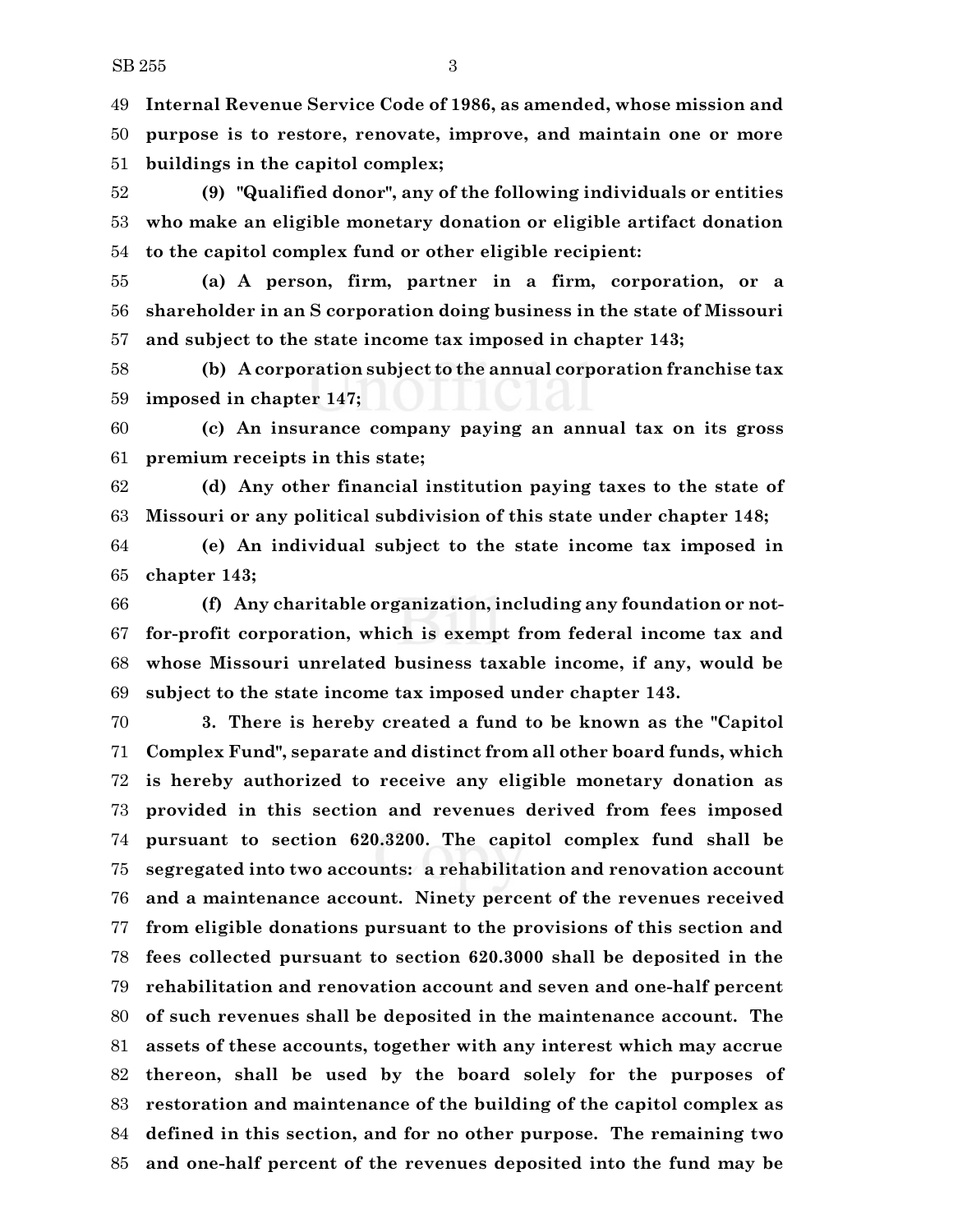**used for the purposes of soliciting donations to the fund, advertising and promoting the fund, and administrative costs of administering the fund. Any amounts not used for those purposes shall be deposited back into the rehabilitation and renovation account and the maintenance account divided in the manner set forth in this section. The board may, as an administrative cost, use the funds to hire fund raising professionals and such other experts or advisors as may be necessary to carry out the board's duties under this section. The choice of projects for which the money is to be used, as well as the determination of the methods of carrying out the project and the procurement of goods and services thereon shall be made by the commissioner of administration. No monies shall be released from the fund for any expense without the approval of the commissioner of administration, who may delegate that authority as deemed appropriate. All contracts for rehabilitation, renovation, or maintenance work shall be the responsibility of the commissioner of administration. A memorandum of understanding may be executed between the commissioner of administration and the board determining the processes for obligation, reservation, and payment of eligible costs from the fund. The commission of administration shall not obligate costs in excess of the fund balance. The board shall not be responsible for any costs obligated in excess of available funds and shall be held harmless in any contracts related to rehabilitation, renovation, and maintenance of capitol complex buildings. No other board funds shall be used to pay obligations made by the commissioner of administration related to activities under this section.**

 **4. For all taxable years beginning on or after January 1, 2019, any qualified donor shall be allowed a credit against the taxes otherwise due under chapters 143 and 148, except for sections 143.191 to 143.265, in an amount of fifty percent of the eligible monetary donation. The amount of the tax credit claimed may exceed the amount of the donor's state income tax liability in the tax year for which the credit is claimed. Any amount of credit that exceeds the qualified donor's state income tax liability may be refundable or may be carried forward to any of the taxpayer's four subsequent taxable years.**

 **5. For all taxable years beginning on or after January 1, 2019, any qualified donor shall be allowed a credit against the taxes**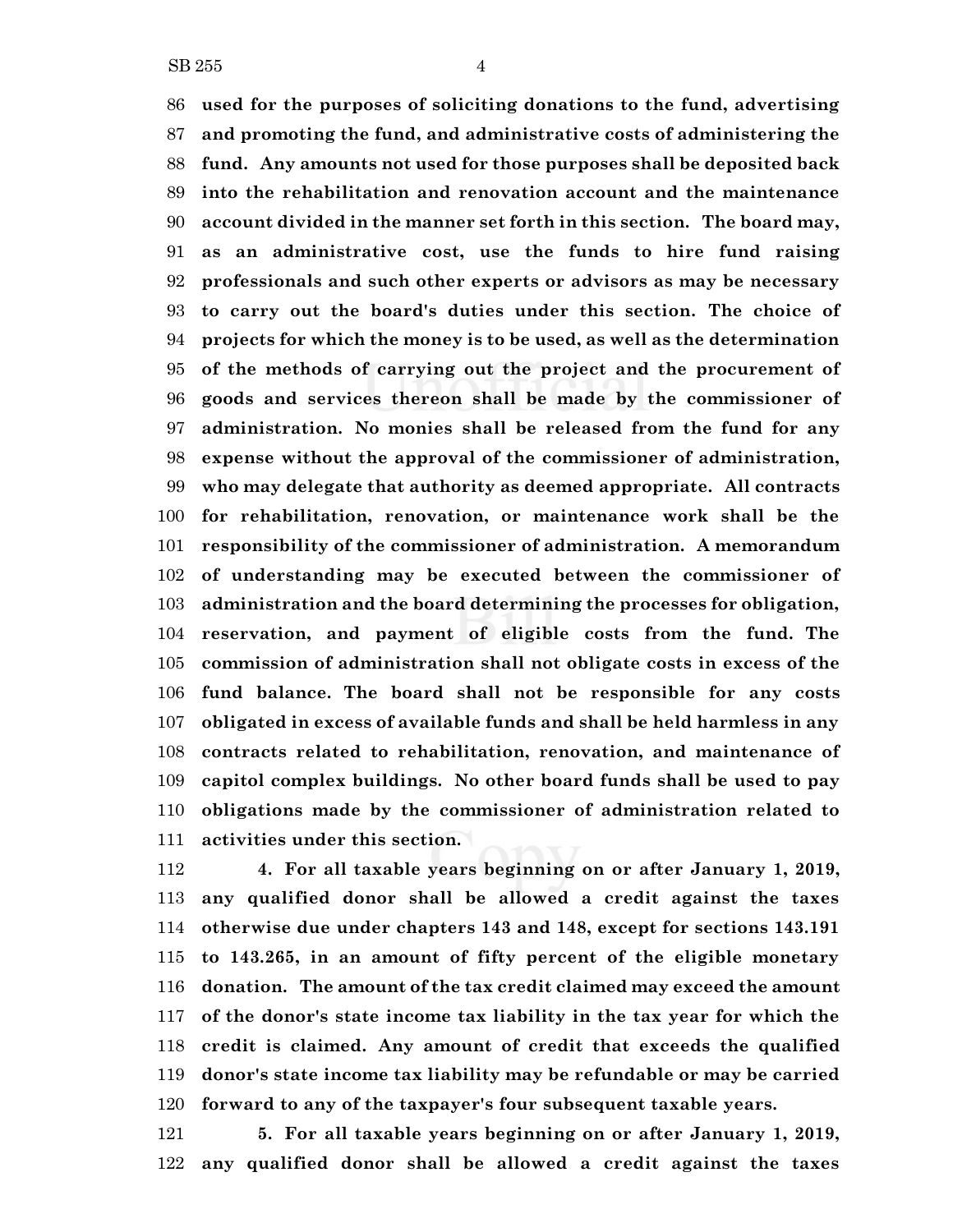**otherwise due under chapters 143 and 148, except for sections 143.191 to 143.265, in an amount of thirty percent of the eligible artifact donation. The amount of the tax credit claimed may not exceed the amount of the qualified donor's state income tax liability in the tax year for which the credit is claimed. Any amount of credit that exceeds the qualified donor's state income tax liability shall not be refundable but may be carried forward to any other taxpayer's four subsequent taxable years.**

 **6. To claim a credit for an eligible monetary donation as set forth in subsection 4 of this section, a qualified donor shall make an eligible monetary donation to the board as custodian of the capitol complex fund or other eligible recipient. Upon receipt of such donation, the board or other eligible recipient shall issue to the qualified donor a statement evidencing receipt of such donation, including the value of such donation, with a copy to the department. Upon receipt of the statement from the eligible recipient, the department shall issue a tax credit certificate equal to fifty percent of the amount of the donation, to the qualified donor, as indicated in the statement from the eligible recipient.**

 **7. To claim a credit for an eligible artifact donation as set forth in subsection 5 of this section, a qualified donor shall donate an eligible artifact to the board of public buildings. If the board of public buildings determines that artifact is an eligible artifact and has determined to accept the artifact, it shall issue a statement of donation to the eligible donor specifying the value placed on the artifact by the board of public buildings, with a copy to the department. Upon receiving a statement from the board of public buildings, the department shall issue a tax credit certificate equal to thirty percent of the amount of the donation, to the qualified donor as indicated in the statement from the board of public buildings.**

 **8. The department shall not authorize more than ten million dollars in tax credits provided under this section in any calendar year. Donations shall be processed for tax credits on a first come, first serve basis. Donations received in excess of the tax credit cap shall be placed in line for tax credits issued the following year or shall be given the opportunity to complete their donation without the expectation of a tax credit, or shall request to have their donation returned.**